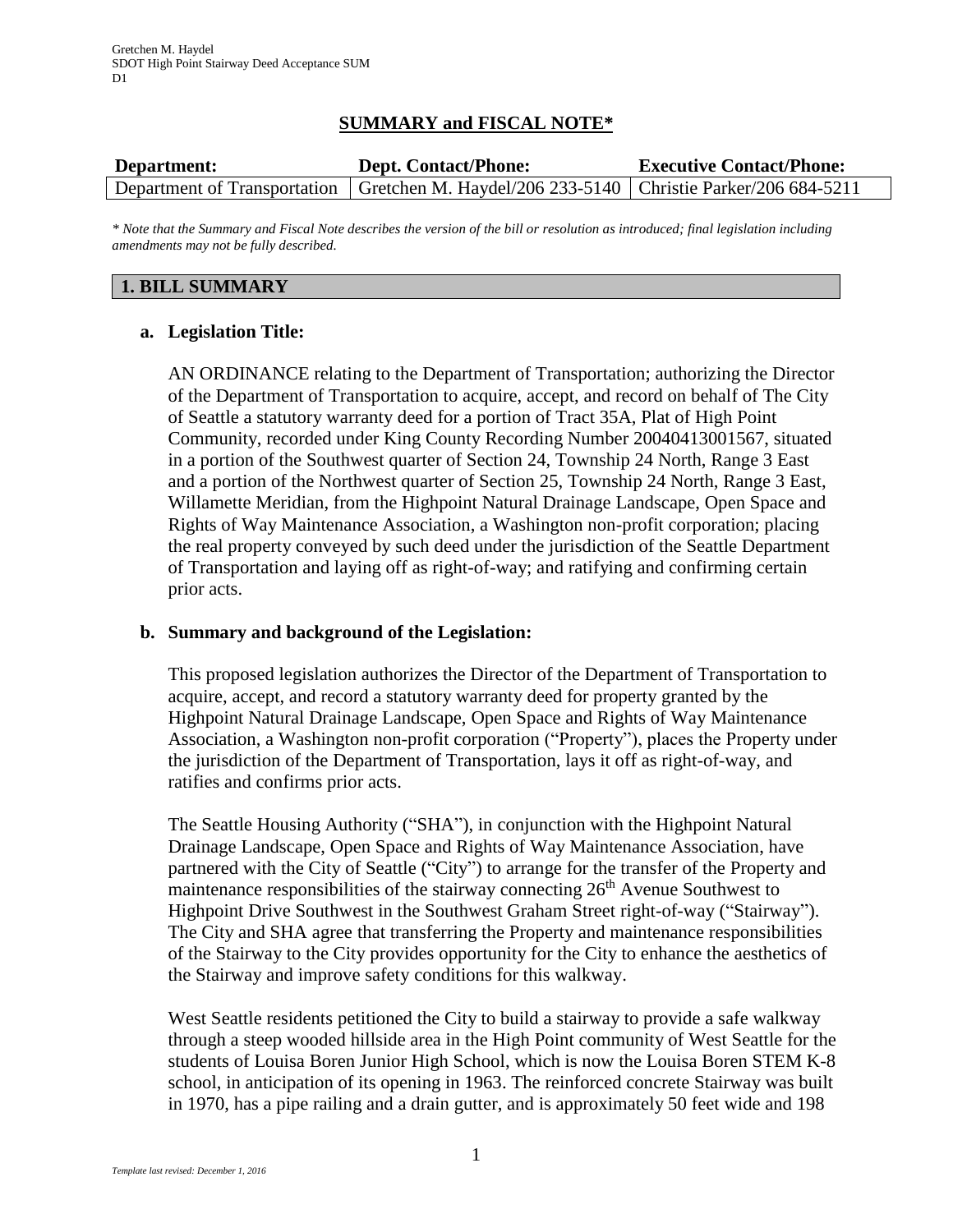feet long, consisting of 6 landings that connect the High Point neighborhood to the Longfellow Creek Trail.

The Stairway was built on a portion of Southwest Graham Street right-of-way that was vacated in connection with the High Point redevelopment project and as a result, SHA became responsible for maintaining the Stairway. SHA does not have the funding necessary to continue maintaining the Stairway. Since the City previously owned the Stairway and already owned the right-of-way at the bottom of the stairs, the City considered SHA's request to acquire the Property and take over the maintenance responsibility of the Stairway again. Also, SDOT Roadway Structures maintains most of the stairways in the City. Both SHA and the City have now agreed that transferring the Property and maintenance responsibility of the Stairway back to the City would be beneficial for maintaining the walkway and for addressing any public safety concerns that may arise.

# **2. CAPITAL IMPROVEMENT PROGRAM**

**a.** Does this legislation create, fund, or amend a CIP Project? Yes  $\sqrt{\ }$  No

## **3. SUMMARY OF FINANCIAL IMPLICATIONS**

**a.** Does this legislation amend the Adopted Budget?  $Y$ es  $\sqrt{N_0}$ 

## **b. Does the legislation have other financial impacts to the City of Seattle that are not reflected in the above, including direct or indirect, short-term or long-term costs?**

The costs associated with implementing this ordinance, for example, maintaining the newly-acquired right-of-way, have been anticipated in the 2017 budget.

#### **c. Is there financial cost or other impacts of** *not* **implementing the legislation?**

If this legislation is not implemented, SHA may close the Stairway which will limit accessibility from the Highpoint neighborhood to Longfellow Creek Trail. Additionally, public safety may be impacted if the Stairway is not maintained.

#### **4. OTHER IMPLICATIONS**

**a. Does this legislation affect any departments besides the originating department?**

No.

**b. Is a public hearing required for this legislation?**

No.